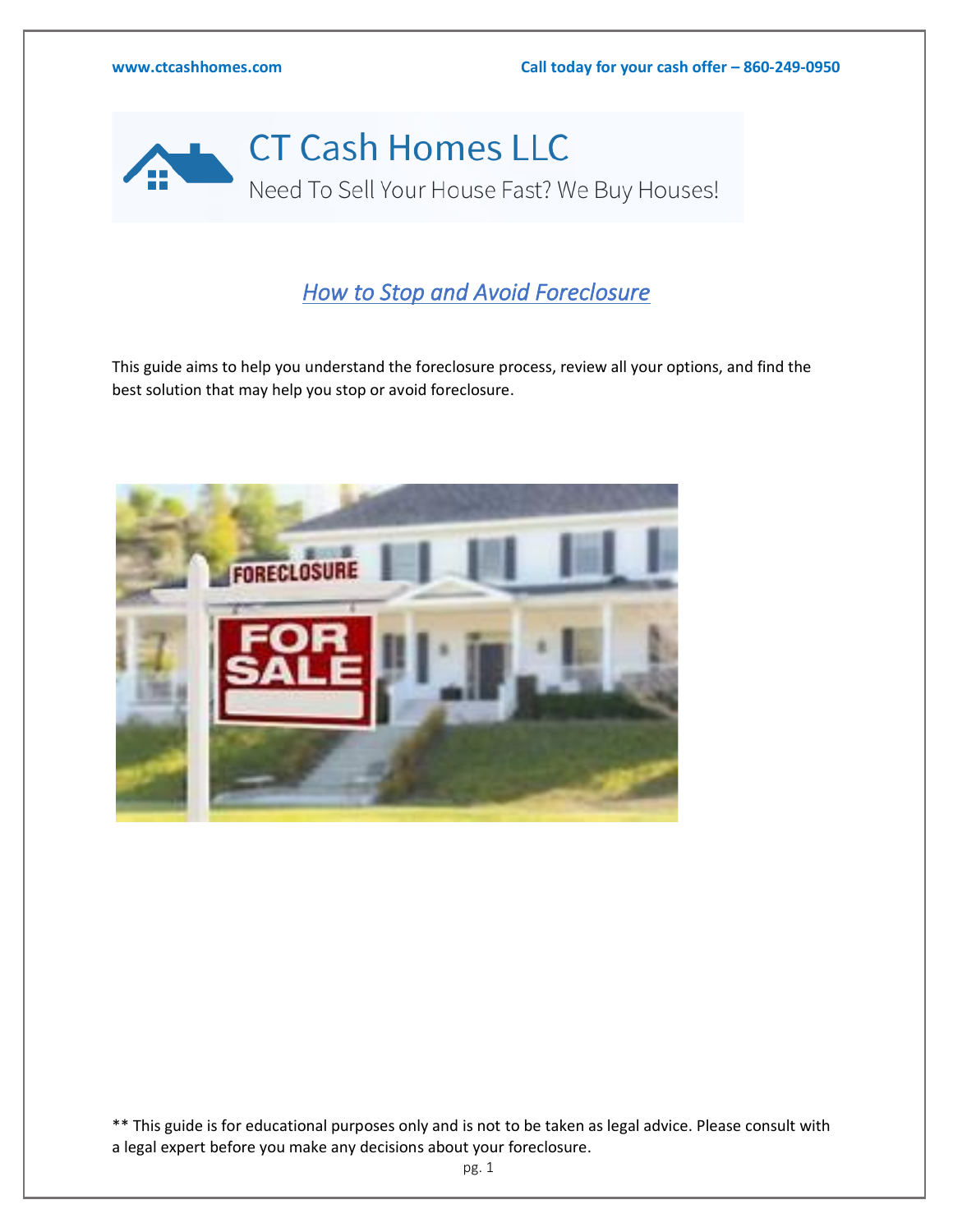It's no surprise that millions of Americans are losing their homes to foreclosure. The news outlets lead with stories every day about the economic downturn, record unemployment rates, and the drop in housing prices as the real estate market bottoms out.

Not paying your mortgage – no matter the reason – will red flag your account and can eventually lead to foreclosure proceedings. If you find yourself already in the foreclosure process, don't despair. Even though homeowners certainly never plan on being delinquent on their mortgage payments or losing their homes, hope is not lost.

This idea of losing a home is certainly stressful and scary but there are ways out of foreclosure so you don't ruin your credit score or have a foreclosure on your record.

Educating yourself is key to understanding the process, finding resources to help you, and knowing some different solutions out of foreclosure. The key is to take action rather than sitting back and waiting for someone to come rescue you.

#### *Call Your Lender*

Homeowners default on their mortgages for a variety of reasons but the most common ones are:

- divorce
- sudden unemployment
- death in the family
- the inability to pay an adjustable interest rate that increases

Mortgage lenders do understand the hardships people face and they prefer not to initiate foreclosure proceedings, but their main goal in this business is to protect their asset, which is your home.

Obviously, the best solution for all parties involved is to avoid this process altogether, (and we can evaluate your situation to see how we can potentially help you avoid foreclosure all together) so if you expect you can't make a payment, call your lender immediately.

Do not be embarrassed, ashamed, or think you'll just pay extra next month. One missed payment is all it takes to signal the lender that there might be a problem.

\*\* This guide is for educational purposes only and is not to be taken as legal advice. Please consult with a legal expert before you make any decisions about your foreclosure.

pg. 2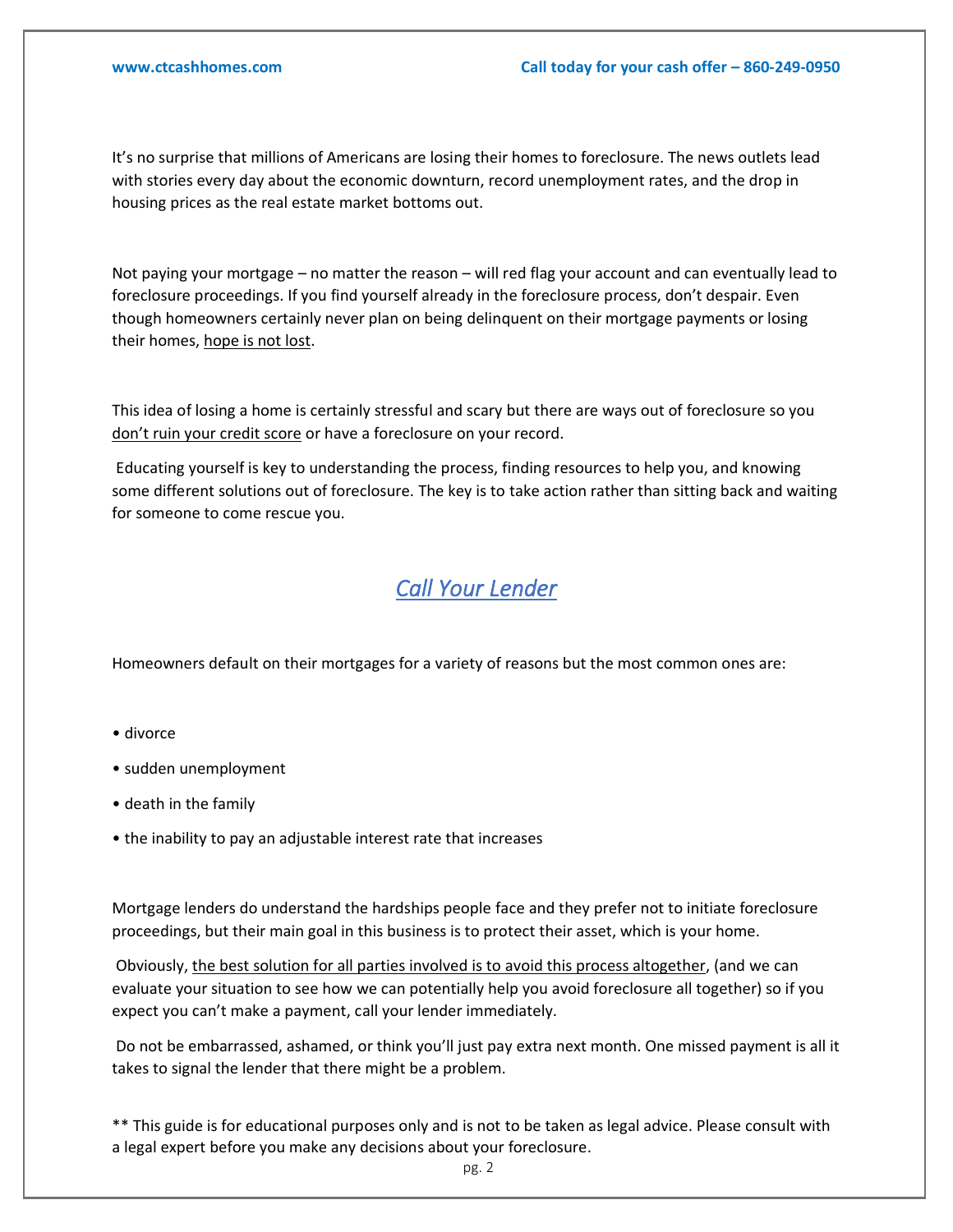Here are some possible resolutions your lender might consider:

1) Forbearance – Lenders might consider giving you extra time before taking legal action to work out a payment plan that you can afford.

2) Repayment Plan – This option adds a small amount to your current monthly payments for a specified period of time until the amount of the missed payment is collected.

3) Note Modification – Your lender might consider making changes to the conditions of the loan, such as freezing the interest rate for an adjustable mortgage or extending the length of the loan.

4) Partial Claim – Some government loans can be used to pay back missed mortgage payments but there are certain lending criteria to meet.

5) Debt Forgiveness – If you can develop a plan to be current with your loan after this missed payment, your lender might forgive or waive this missed payment. Keep in mind, however, that this option rarely happens.

The key to getting great results with your lender is to work with a qualified team with experience in working with the banks to help home owners out of their situation. Our company has helped many home owners in situations just like yours work with the bank to get great results... and the good thing is that it doesn't cost you a thing at all :-)

### *Foreclosure Process*

Okay, if you already know the foreclosure process and exactly how it works... go ahead and skip this section. But, knowing the foreclosure process well can help you more effectively avoid foreclosure or get your property sold more quickly at a fair price.

Pre-Foreclosure is the preliminary stage of the foreclosure process before legal filings are made by the lender. This is the optimal time to stop a foreclosure because at this point your credit rating will not be affected. Some options are to speak with your lender, put your home on the market, or find a private investor who is willing to purchase or take over the existing loan.

The actual foreclosure process begins when the lender files a Notice of Default. This is a filing in the public records that indicates where the home is located and it indicates that the homeowner is behind in payments and the home might possibly be seized. In some states the notice is also placed on the front window of the home itself.

\*\* This guide is for educational purposes only and is not to be taken as legal advice. Please consult with a legal expert before you make any decisions about your foreclosure.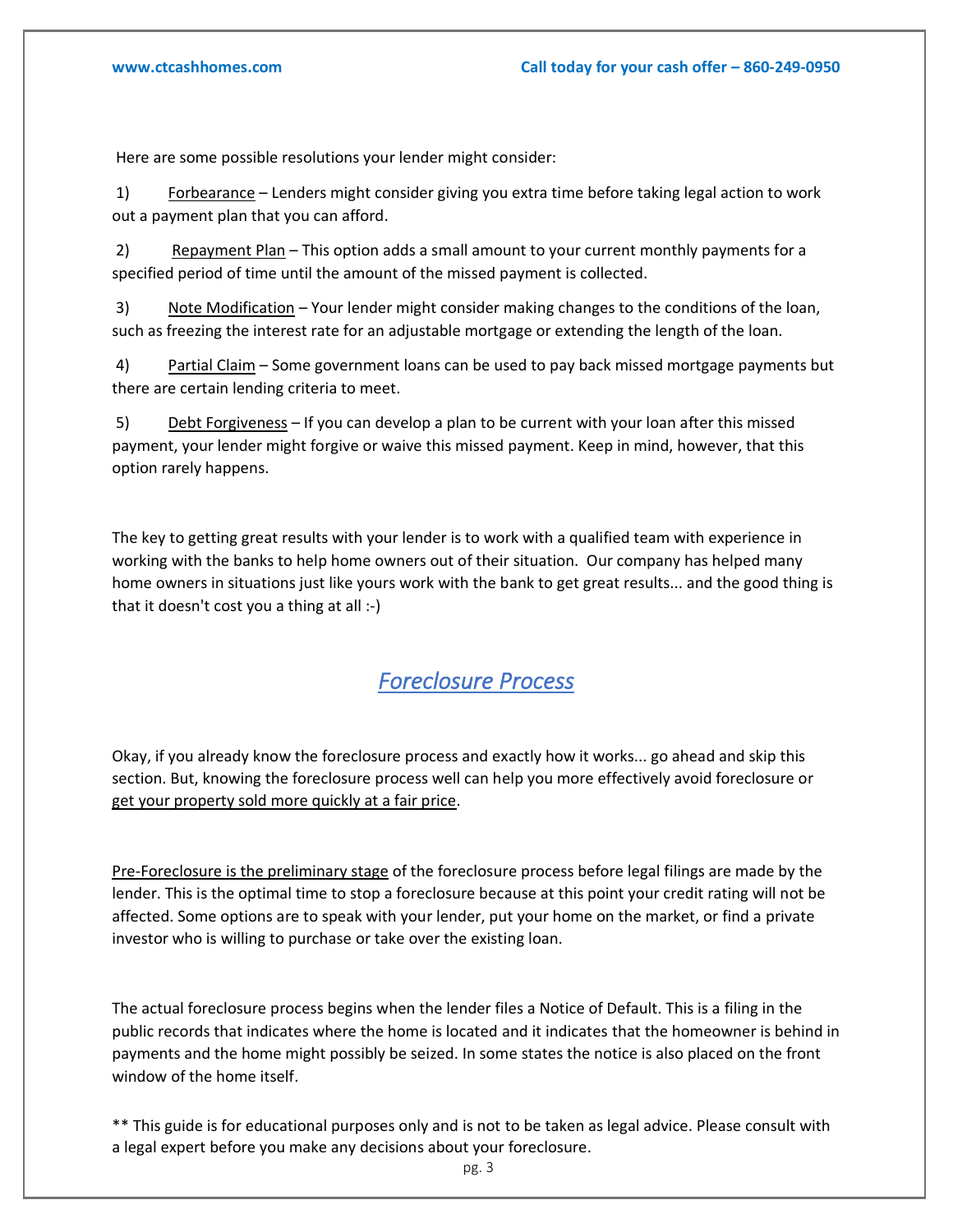Each state is different in terms of how quickly a Notice of Default is filed. Generally, lenders will wait 60 days from the date of the missed payment before filing. During this time you can certainly work with them to make up the payments or find another resolution.

After the filing, the lenders must generally wait 90 days before selling or auctioning the property. During this respite you can still work with your lender or maybe find another source of income to help make up the back payments.

After this 90 day period, notice runs in the newspaper for upwards of 20 days alerting the public to the possibility that the home will be available for sale or auction. Once the home has been auctioned off, the previous tenants are required to move out unless a rental agreement has been made between the new owners and the previous owners.

As you can see, the foreclosure process can move quite rapidly, depending on your state's timetable for filing. Once the Notice of Default is filed, your options as a homeowner are limited, which is why it's imperative to contact your lender PRIOR to them filing the notice.

### *Options to Stop a Foreclosure*

In the event that your lender won't work with you, there are other options to stop the foreclosure proceedings. However, you must act quickly and really do some research to know which option is best for your situation.

1) **Sell Your Home** – Speak with experienced real estate agents who are familiar with the home prices in your area so you can get an accurate market analysis. Although listing with a discount broker might sound like a reasonable way to save money, interview different agents and find one with strong marketing and sales experience. A discount broker will not save you money if s/he can't sell the home before the foreclosure process ends.

2) **Will Your Lender Consider a Short Sale** – If your home is worth less than what you owe on the loan, you might be a candidate for a short sale. Basically, your realtor will need to negotiate with the lender to see if they would be willing to take less than the full amount due on the loan. Keep in mind that this DOES affect your credit just as a foreclosure would and not all homes qualify for short sales.

3) **Sign a Deed-in-Lieu of Foreclosure** – This essentially means the homeowner is signing the deed to the home back to the lender, thus closing out the loan and stopping foreclosure proceedings. Again, this affects one's credit the same as a foreclosure would but you might even negotiate terms to stay in the home or rent the home for a lower price until the home is sold.

\*\* This guide is for educational purposes only and is not to be taken as legal advice. Please consult with a legal expert before you make any decisions about your foreclosure.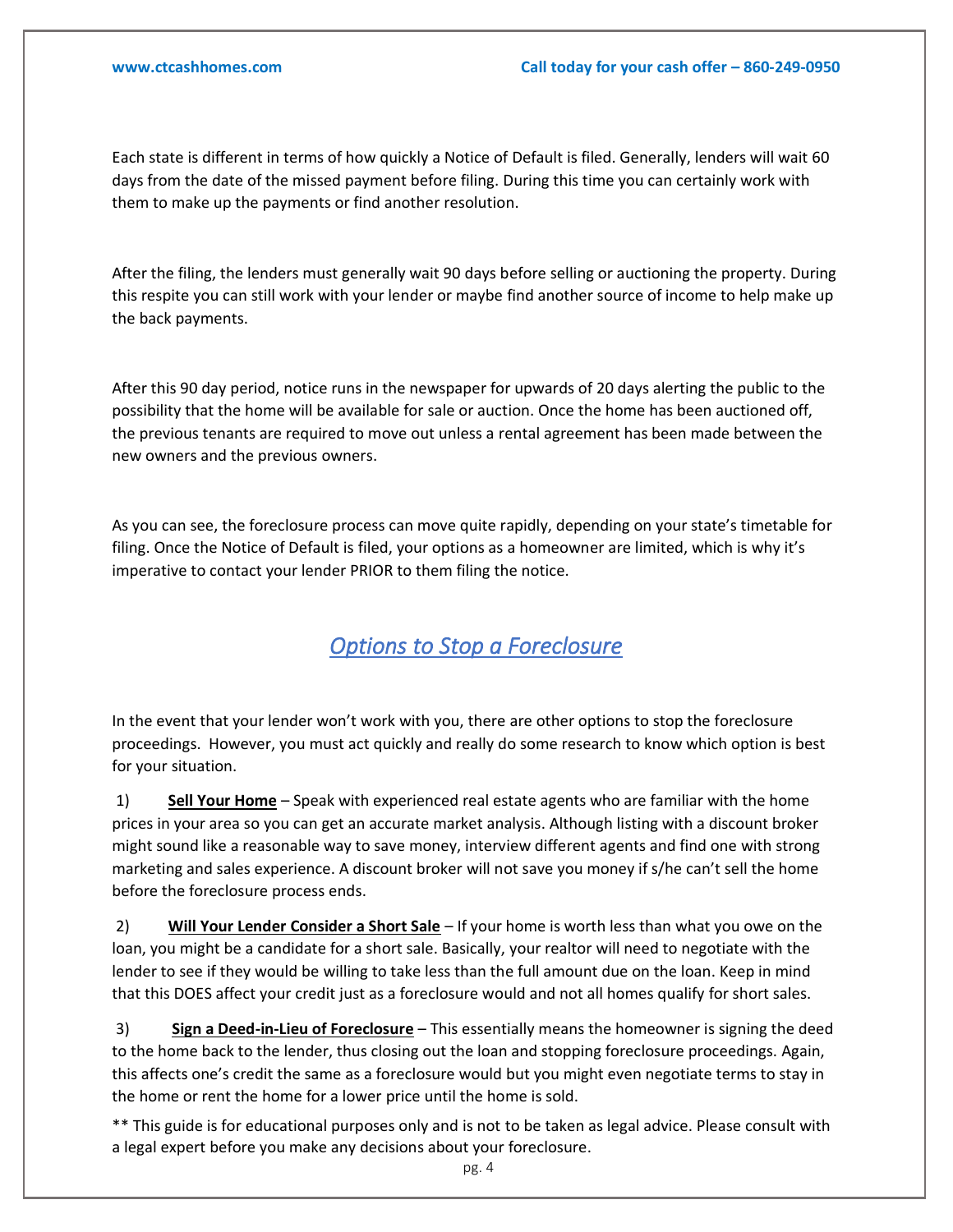4) **Chapter 13 Bankruptcy** – If these other avenues fail to stop the foreclosure, homeowners can file Chapter 13 bankruptcy which legally puts a stay on the foreclosure. At this point, all creditors are legally bound to stop their collection efforts, including selling the home in the foreclosure process. However, there are some exceptions and homeowners may still risk losing their homes but an attorney can help explain the legalities.

Of course, if the lender won't work with you and you're unable to stay in the home... your options are a bit more limited... but there is still hope to save your credit rating, save you money, and get you out of your situation without hassle.

We can evaluate your specific situation for you to lay it out in clear to understand terms exactly which options are realistic and exactly what each option can do for you and your family. Just get a hold of us and tell us a bit about your property... from there we'll get back to you within 24 hours with a clear explanation of what will help you reach your goals in your specific situation.

# *Information to Help You Avoid Foreclosure*

After speaking to their lenders, homeowners should look for local resources to help determine the best course of action. Some local sources of information may be:

- A local realtor they may know good information about your particular area the best.
- A local real estate attorney to make sure state and local laws are clear

• A local, honest real estate foreclosure solutions provider like our company can lay out all of your options in an unbiased situation. Realtors only want to sell your home... and it may take up to 9 months. If you don't have the time or simply would rather see if you can stay in your home... a company like ours may be your best bet. (and, we don't charge you any fees ever)

Also, homeowners should make as many calls as possible rather than playing the waiting game. For instance, if your lender takes 5 or more days before letting you know if they will work with you, you could have made dozens more phone calls doing research and setting up an alternative course of action.

The US government also offers various forms of help to homeowners. Their website has links to various HUD-approved housing counseling agencies which can help assist you in avoiding foreclosure. Certain homeowners may also be eligible for the Making Home Affordable loan modification or refinancing program.

\*\* This guide is for educational purposes only and is not to be taken as legal advice. Please consult with a legal expert before you make any decisions about your foreclosure.

pg. 5